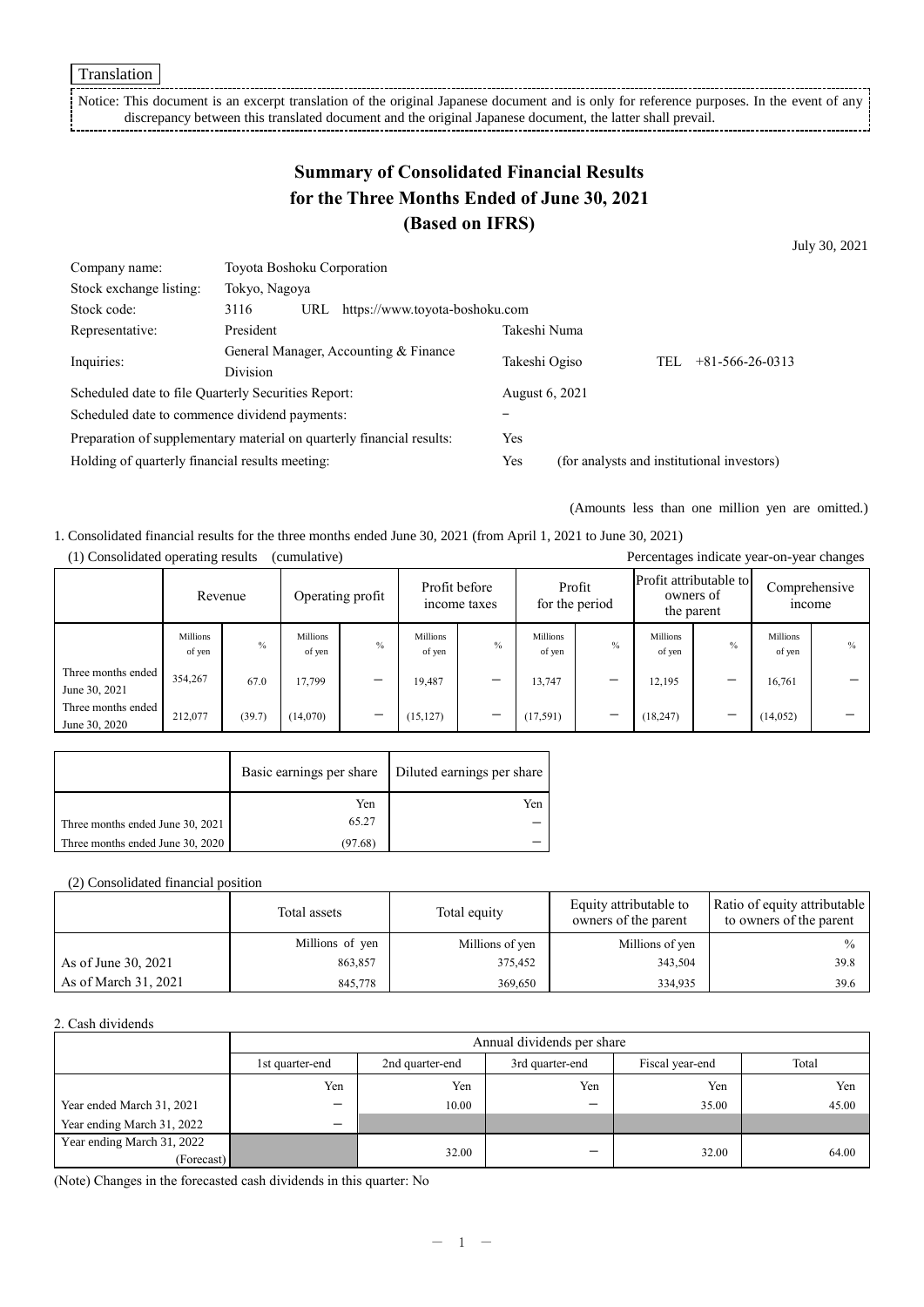3. Forecast of consolidated financial results for the year ending March 31, 2022 (from April 1, 2021 to March 31, 2022)

| Percentages indicate year-on-year changes |                    |               |                                                   |               |                    |               |                    |                                                |        |                             |
|-------------------------------------------|--------------------|---------------|---------------------------------------------------|---------------|--------------------|---------------|--------------------|------------------------------------------------|--------|-----------------------------|
|                                           | Revenue            |               | Profit before<br>Operating profit<br>income taxes |               |                    |               |                    | Profit attributable to<br>owners of the parent |        | Basic earnings<br>per share |
|                                           | Millions of<br>yen | $\frac{0}{0}$ | Millions of<br>yen                                | $\frac{0}{0}$ | Millions of<br>yen | $\frac{0}{0}$ | Millions of<br>ven | $\frac{0}{0}$                                  | Yen 1  |                             |
| Full year                                 | .400,000           | 10.1          | 72,000                                            | 26.1          | 73,000             | 27.3          | 47,000             | 50.7                                           | 251.52 |                             |

(Note) Changes in the forecast of consolidated financial results in this quarter : No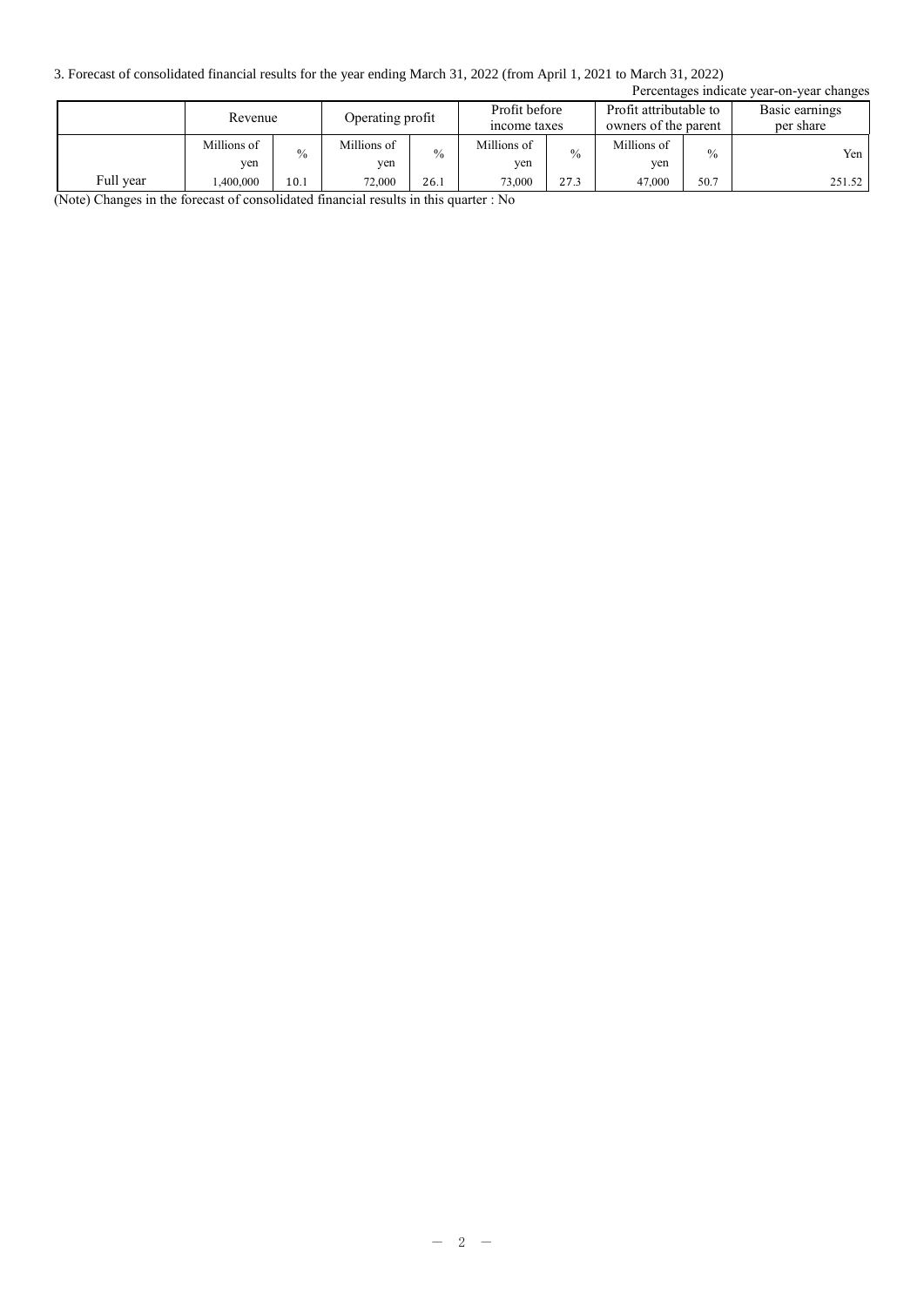#### 4. Notes

| (1) Changes in significant subsidiaries during the three months ended June 30, 2021    | No. |  |
|----------------------------------------------------------------------------------------|-----|--|
| (changes in specified subsidiaries resulting in the change in scope of consolidation): |     |  |

| (2) Changes in accounting policies, changes in accounting estimates, and restatement of prior period financial statements |     |  |  |  |
|---------------------------------------------------------------------------------------------------------------------------|-----|--|--|--|
| Changes in accounting policies required by IFRS:                                                                          | No. |  |  |  |
| Changes in accounting policies due to other reasons:                                                                      | No. |  |  |  |
| Changes in accounting estimates:                                                                                          | No. |  |  |  |

(3) Number of issued shares (common shares)

Total number of issued shares at the end of the period (including treasury shares)

| As of June 30, 2021                                                                           |  | 187,665,738 shares As of March 31, 2021             | 187,665,738 shares |  |  |  |
|-----------------------------------------------------------------------------------------------|--|-----------------------------------------------------|--------------------|--|--|--|
| Number of treasury shares at the end of the period                                            |  |                                                     |                    |  |  |  |
| As of June 30, 2021                                                                           |  | 818,507 shares As of March 31, 2021                 | 818,460 shares     |  |  |  |
| Average number of shares during the period (cumulative from the beginning of the fiscal year) |  |                                                     |                    |  |  |  |
| Three months ended June 30, 2021.                                                             |  | 186,847,267 shares Three months ended June 30, 2020 | 186,819,995 shares |  |  |  |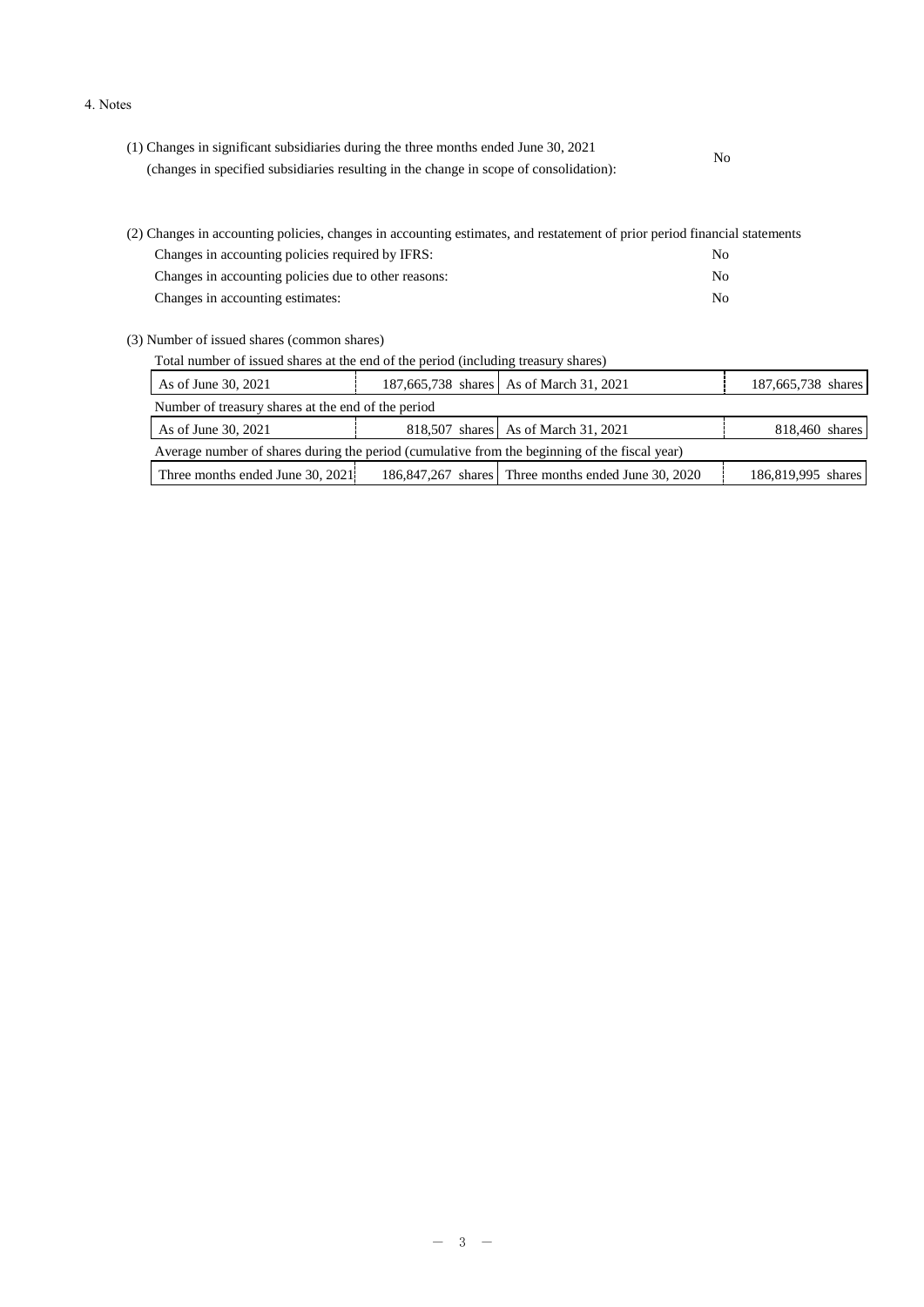## **Consolidated financial statements Consolidated Statement of Financial Position**

|                                               | As of March 31, 2021 | As of June 30, 2021 |
|-----------------------------------------------|----------------------|---------------------|
| Assets                                        |                      |                     |
| Current assets                                |                      |                     |
| Cash and cash equivalents                     | 195,180              | 211,448             |
| Trade and other receivables                   | 222,827              | 222,582             |
| Inventories                                   | 61,848               | 63,888              |
| Other financial assets                        | 14,416               | 12,068              |
| Income taxes receivable                       | 3,710                | 4,588               |
| Other current assets                          | 8,868                | 10,097              |
| Total current assets                          | 506,851              | 524,674             |
| Non-current assets                            |                      |                     |
| Property, plant and equipment                 | 263,841              | 262,399             |
| Goodwill                                      | 4,881                | 4,883               |
| Intangible assets                             | 13,177               | 12,803              |
| Investments accounted for using equity method | 13,447               | 14,202              |
| Other financial assets                        | 26,219               | 28,058              |
| Deferred tax assets                           | 15,725               | 15,497              |
| Other non-current assets                      | 1,632                | 1,337               |
| Total non-current assets                      | 338,926              | 339,183             |
| Total assets                                  | 845,778              | 863,857             |

(Millions of yen)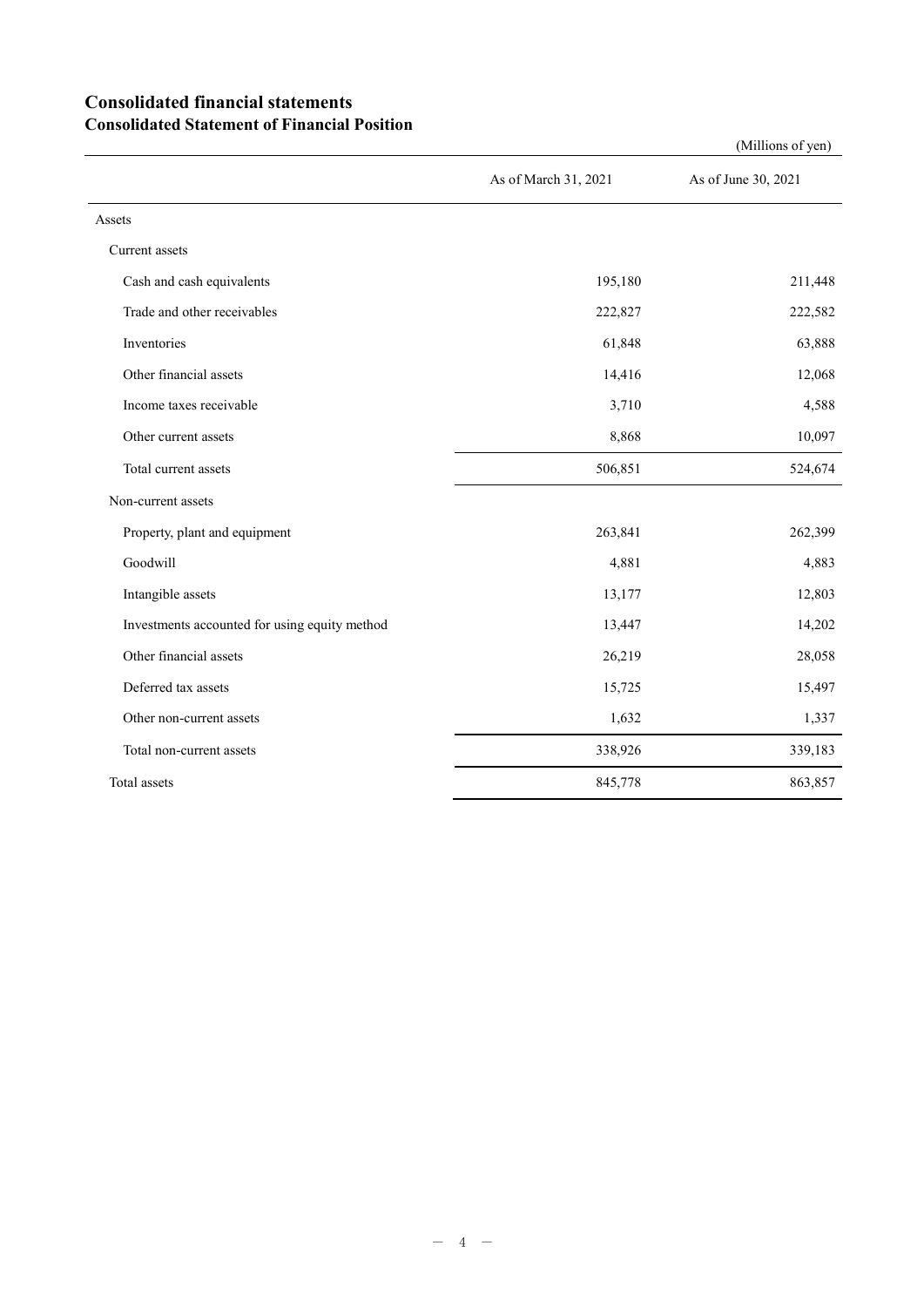|                                                   |                      | (Millions of yen)   |
|---------------------------------------------------|----------------------|---------------------|
|                                                   | As of March 31, 2021 | As of June 30, 2021 |
| Liabilities and equity                            |                      |                     |
| Liabilities                                       |                      |                     |
| Current liabilities                               |                      |                     |
| Trade and other payables                          | 175,133              | 178,912             |
| Bonds and borrowings                              | 22,151               | 20,521              |
| Other financial liabilities                       | 4,076                | 7,052               |
| Income taxes payable                              | 7,498                | 7,581               |
| Provisions                                        | 5,937                | 6,015               |
| Other current liabilities                         | 71,213               | 76,494              |
| Total current liabilities                         | 286,010              | 296,578             |
| Non-current liabilities                           |                      |                     |
| Bonds and borrowings                              | 119,623              | 119,595             |
| Other financial liabilities                       | 6,490                | 8,099               |
| Retirement benefit liability                      | 55,376               | 55,745              |
| Provisions                                        | 224                  | 225                 |
| Deferred tax liabilities                          | 6,552                | 6,144               |
| Other non-current liabilities                     | 1,848                | 2,017               |
| Total non-current liabilities                     | 190,116              | 191,826             |
| <b>Total liabilities</b>                          | 476,127              | 488,405             |
| Equity                                            |                      |                     |
| Share capital                                     | 8,400                | 8,400               |
| Capital surplus                                   | 3,092                | 3,092               |
| Retained earnings                                 | 316,931              | 323,462             |
| Treasury shares                                   | (1,620)              | (1,620)             |
| Other components of equity                        | 8,131                | 10,169              |
| Total equity attributable to owners of the parent | 334,935              | 343,504             |
| Non-controlling interests                         | 34,715               | 31,948              |
| Total equity                                      | 369,650              | 375,452             |
| Total liabilities and equity                      | 845,778              | 863,857             |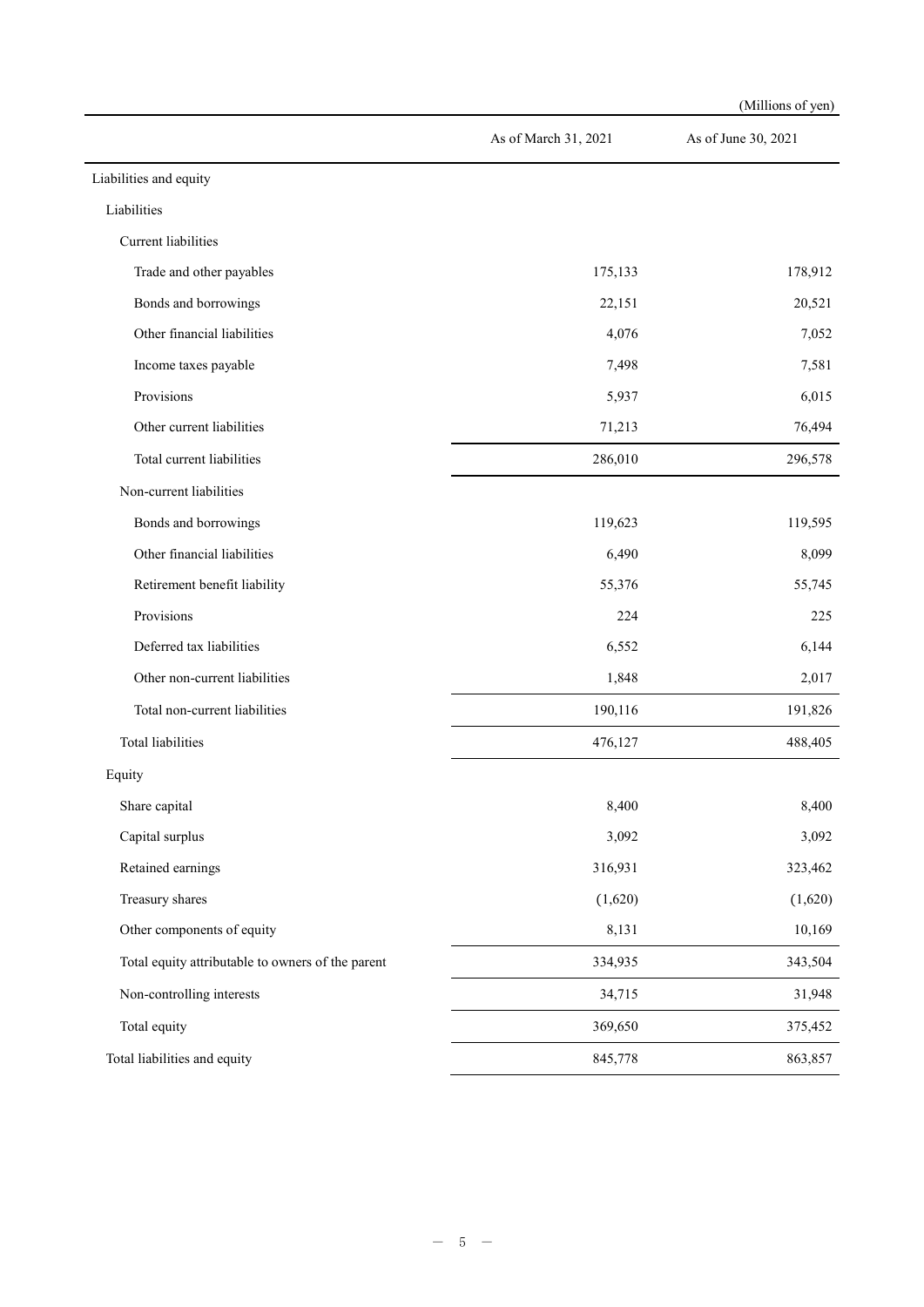## **Consolidated statement of income and consolidated statement of comprehensive income Consolidated Statement of Profit or Loss**

|                                                                            |                                     | (Millions of yen)                   |
|----------------------------------------------------------------------------|-------------------------------------|-------------------------------------|
|                                                                            | Three months ended<br>June 30, 2020 | Three months ended<br>June 30, 2021 |
| Revenue                                                                    | 212,077                             | 354,267                             |
| Cost of sales                                                              | 206,558                             | 315,024                             |
| Gross profit                                                               | 5,519                               | 39,242                              |
| Selling, general and administrative expenses                               | 18,802                              | 21,402                              |
| Other income                                                               | 795                                 | 1,107                               |
| Other expenses                                                             | 1,581                               | 1,148                               |
| Operating profit (loss)                                                    | (14,070)                            | 17,799                              |
| Finance income                                                             | 350                                 | 1,451                               |
| Finance expenses                                                           | 1,081                               | 894                                 |
| Share of profit (loss) of investments accounted for using<br>equity method | (326)                               | 1,130                               |
| Profit (loss) before income taxes                                          | (15, 127)                           | 19,487                              |
| Income tax expense                                                         | 2,463                               | 5,740                               |
| Profit (loss) for the period                                               | (17,591)                            | 13,747                              |
| Profit (loss) attributable to                                              |                                     |                                     |
| Owners of the parent                                                       | (18, 247)                           | 12,195                              |
| Non-controlling interests                                                  | 656                                 | 1,551                               |
| Profit (loss) attributable to owners of the parent per share               |                                     |                                     |
| Basic earnings per share (Yen)                                             | (97.68)                             | 65.27                               |

| Diluted earnings per share (Yen) |  |  |
|----------------------------------|--|--|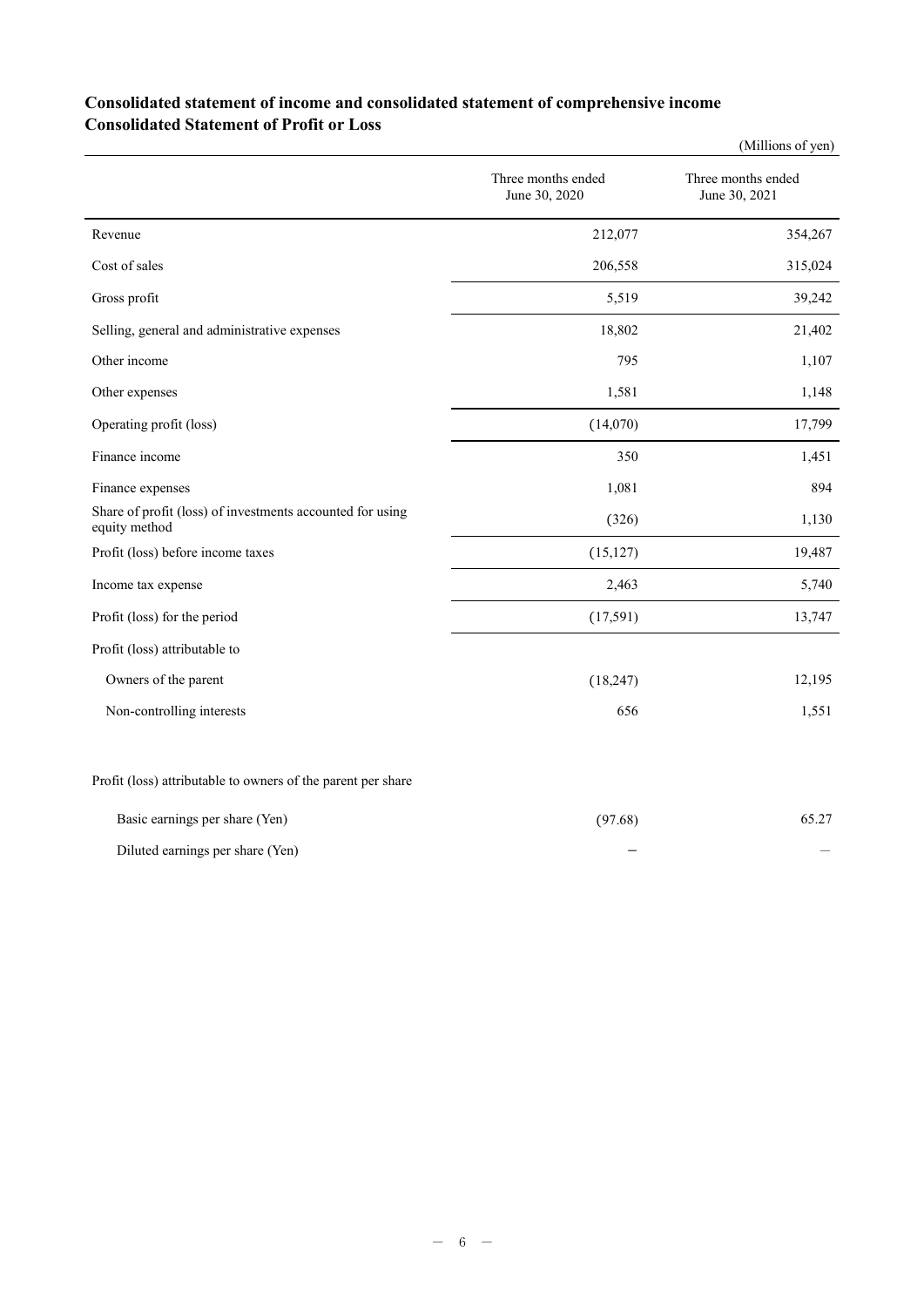## **Consolidated Statement of Comprehensive Income**

(Millions of yen)

|                                                                                                             | Three months ended<br>June 30, 2020 | Three months ended<br>June 30, 2021 |
|-------------------------------------------------------------------------------------------------------------|-------------------------------------|-------------------------------------|
| Profit (loss) for the period                                                                                | (17,591)                            | 13,747                              |
| Other comprehensive income                                                                                  |                                     |                                     |
| Items that will not be reclassified to profit or loss                                                       |                                     |                                     |
| Remeasurements of defined benefit plans                                                                     | 86                                  | 912                                 |
| Net change in fair value of equity instruments measured<br>at fair value through other comprehensive income | 1,183                               | 1,166                               |
| Share of other comprehensive income of investments<br>accounted for using equity method                     | 1                                   | 36                                  |
| Items that may be reclassified to profit or loss                                                            |                                     |                                     |
| Exchange differences on translation of foreign operations                                                   | 2,234                               | 800                                 |
| Net change in fair value of debt instruments measured at<br>fair value through other comprehensive income   | $\boldsymbol{0}$                    | $\mathbf{0}$                        |
| Share of other comprehensive income of investments<br>accounted for using equity method                     | 31                                  | 97                                  |
| Total other comprehensive income                                                                            | 3,538                               | 3,014                               |
| Comprehensive income                                                                                        | (14,052)                            | 16,761                              |
| Comprehensive income attributable to                                                                        |                                     |                                     |
| Owners of the parent                                                                                        | (15,308)                            | 15,109                              |
| Non-controlling interests                                                                                   | 1,255                               | 1,652                               |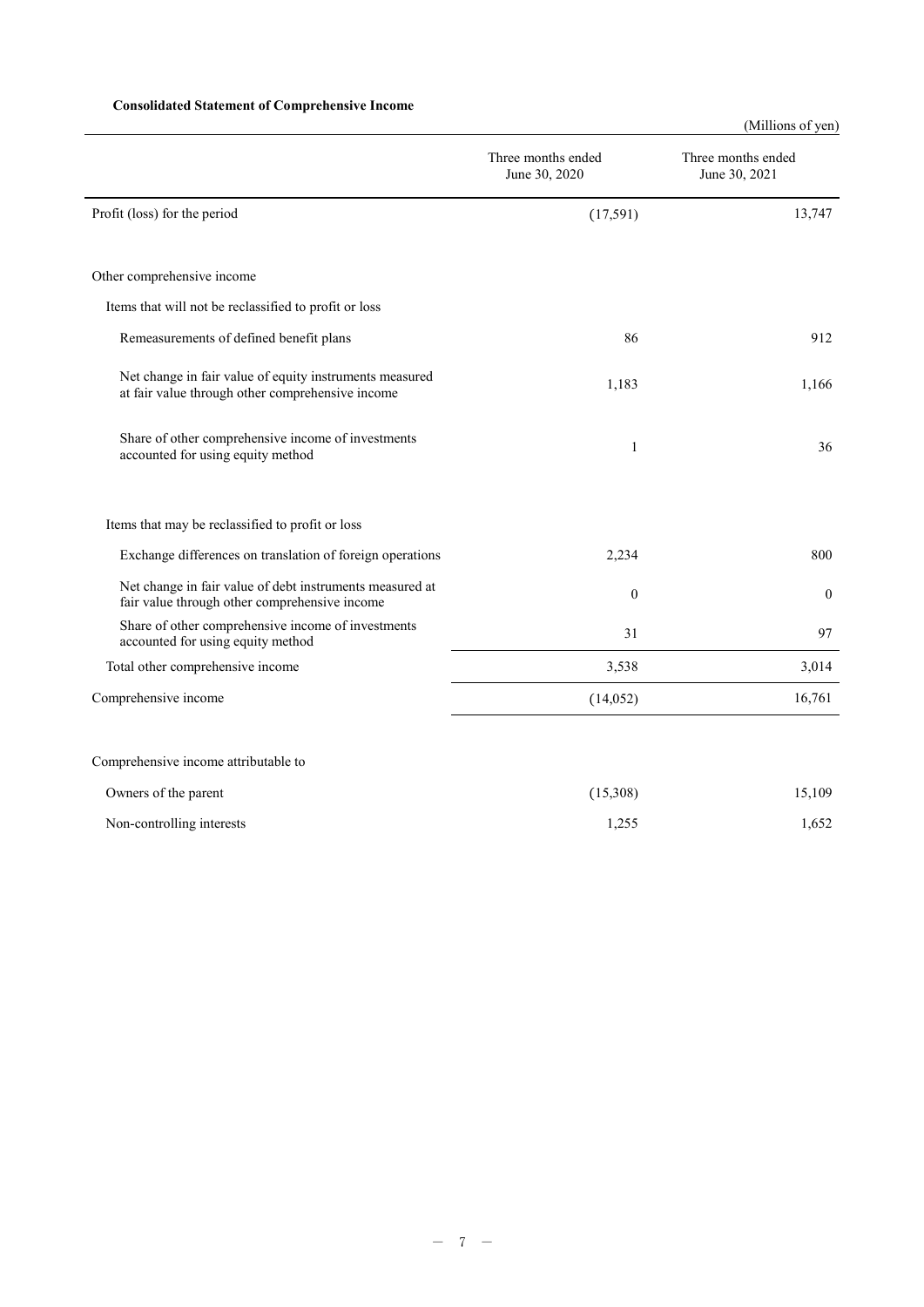#### **Consolidated Statement of Changes in Equity**

Three months ended June 30, 2020

|                                                  |                                         |                 |                      |         | (Millions of yen)                                             |  |  |  |  |
|--------------------------------------------------|-----------------------------------------|-----------------|----------------------|---------|---------------------------------------------------------------|--|--|--|--|
|                                                  | Equity attributable to owners of parent |                 |                      |         |                                                               |  |  |  |  |
|                                                  |                                         |                 |                      |         | Other components<br>of equity                                 |  |  |  |  |
|                                                  | Share capital                           | Capital surplus | Retained<br>earnings |         | Treasury shares Remeasurements<br>of defined benefit<br>plans |  |  |  |  |
| Balance at April 1, 2020                         | 8,400                                   | 3,044           | 289,880              | (1,674) |                                                               |  |  |  |  |
| Profit (loss) for the period                     |                                         |                 | (18, 247)            |         |                                                               |  |  |  |  |
| Other comprehensive income                       |                                         |                 |                      |         | 70                                                            |  |  |  |  |
| Comprehensive income                             |                                         |                 | (18, 247)            |         | 70                                                            |  |  |  |  |
| Purchase of treasury shares                      |                                         |                 |                      | (0)     |                                                               |  |  |  |  |
| Dividends                                        |                                         |                 | (4,857)              |         |                                                               |  |  |  |  |
| Changes in ownership interest<br>in subsidiaries |                                         |                 |                      |         |                                                               |  |  |  |  |
| Transfer to retained earnings                    |                                         |                 | 70                   |         | (70)                                                          |  |  |  |  |
| Other                                            |                                         |                 |                      |         |                                                               |  |  |  |  |
| Total transactions with owners                   |                                         |                 | (4,786)              | (0)     | (70)                                                          |  |  |  |  |
| Balance at June 30, 2020                         | 8,400                                   | 3,044           | 266,846              | (1,674) |                                                               |  |  |  |  |

|                                                  |                                                                                                              | Equity attributable to owners of parent                                                                                                         |                                                                       |           |                              |          |
|--------------------------------------------------|--------------------------------------------------------------------------------------------------------------|-------------------------------------------------------------------------------------------------------------------------------------------------|-----------------------------------------------------------------------|-----------|------------------------------|----------|
|                                                  |                                                                                                              | Other components of equity                                                                                                                      |                                                                       |           |                              |          |
|                                                  | Net change in<br>fair value of<br>equity<br>instruments<br>value through<br>other<br>comprehensive<br>income | Net change in<br>fair value of<br>debt<br>instruments<br>measured at fair measured at fair<br>value through<br>other<br>comprehensive<br>income | Exchange<br>differences on<br>translation of<br>foreign<br>operations | Total     | Non-controlling<br>interests | Total    |
| Balance at April 1, 2020                         | 4,167                                                                                                        | (98)                                                                                                                                            | (12,668)                                                              | 291,051   | 30,649                       | 321,701  |
| Profit (loss) for the period                     |                                                                                                              |                                                                                                                                                 |                                                                       | (18, 247) | 656                          | (17,591) |
| Other comprehensive income                       | 1,185                                                                                                        | $\overline{0}$                                                                                                                                  | 1,683                                                                 | 2,939     | 598                          | 3,538    |
| Comprehensive income                             | 1,185                                                                                                        | $\mathbf{0}$                                                                                                                                    | 1,683                                                                 | (15,308)  | 1,255                        | (14,052) |
| Purchase of treasury shares                      |                                                                                                              |                                                                                                                                                 |                                                                       | (0)       |                              | (0)      |
| Dividends                                        |                                                                                                              |                                                                                                                                                 |                                                                       | (4,857)   | (3,338)                      | (8,195)  |
| Changes in ownership interest<br>in subsidiaries |                                                                                                              |                                                                                                                                                 |                                                                       |           |                              |          |
| Transfer to retained earnings                    |                                                                                                              |                                                                                                                                                 |                                                                       |           |                              |          |
| Other                                            |                                                                                                              |                                                                                                                                                 |                                                                       |           |                              |          |
| Total transactions with owners                   |                                                                                                              | $\overline{\phantom{0}}$                                                                                                                        |                                                                       | (4, 857)  | (3,338)                      | (8,195)  |
| Balance at June 30, 2020                         | 5,352                                                                                                        | (98)                                                                                                                                            | (10, 984)                                                             | 270,885   | 28,566                       | 299,452  |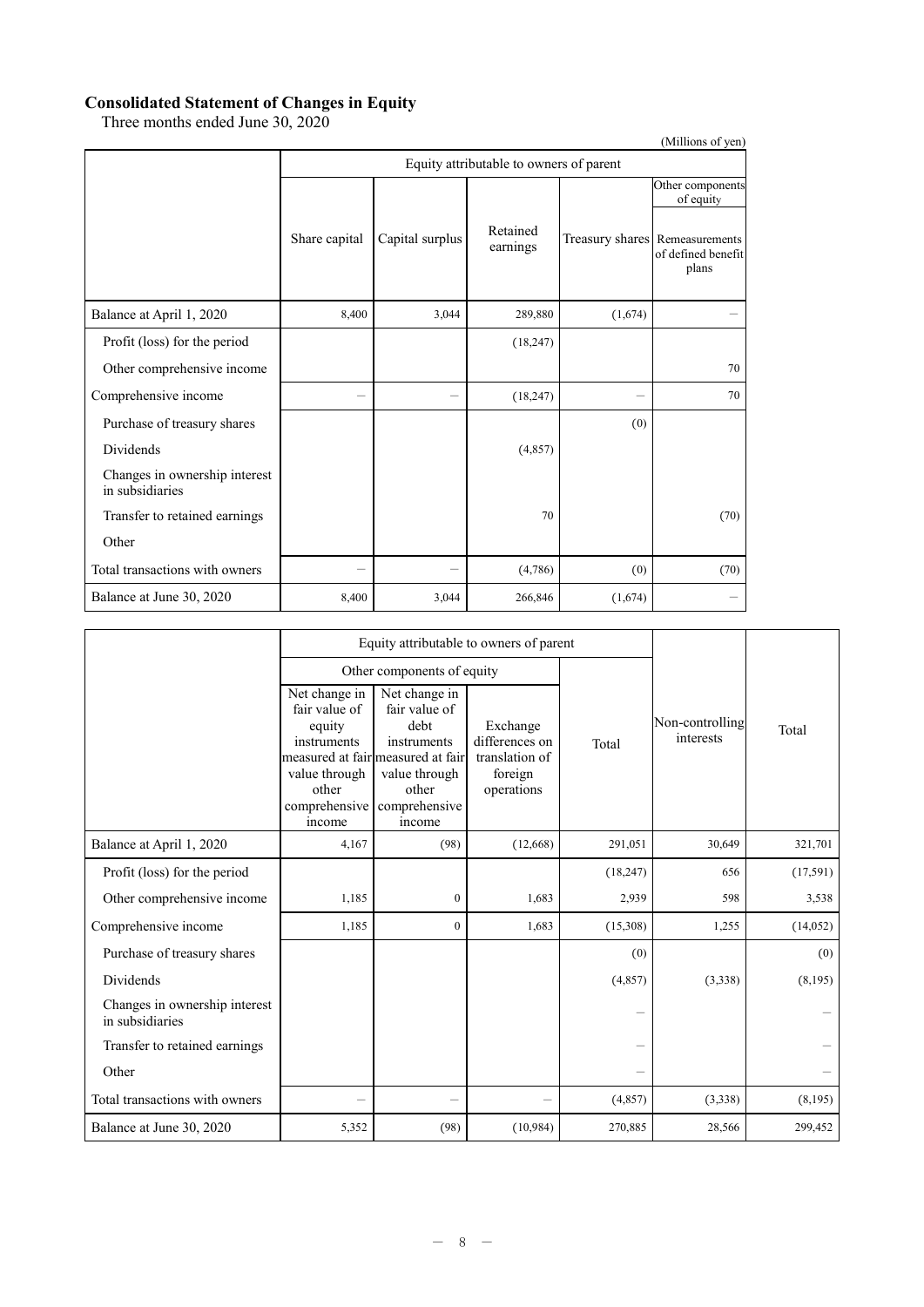## Three months ended June 30, 2021

|                                                  |                                         |                 |                      |         | (Millions of yen)                                             |  |  |  |
|--------------------------------------------------|-----------------------------------------|-----------------|----------------------|---------|---------------------------------------------------------------|--|--|--|
|                                                  | Equity attributable to owners of parent |                 |                      |         |                                                               |  |  |  |
|                                                  |                                         |                 |                      |         | Other components<br>of equity                                 |  |  |  |
|                                                  | Share capital                           | Capital surplus | Retained<br>earnings |         | Treasury shares Remeasurements<br>of defined benefit<br>plans |  |  |  |
| Balance at April 1, 2021                         | 8,400                                   | 3,092           | 316,931              | (1,620) |                                                               |  |  |  |
| Profit (loss) for the period                     |                                         |                 | 12,195               |         |                                                               |  |  |  |
| Other comprehensive income                       |                                         |                 |                      |         | 874                                                           |  |  |  |
| Comprehensive income                             |                                         |                 | 12,195               |         | 874                                                           |  |  |  |
| Purchase of treasury shares                      |                                         |                 |                      | (0)     |                                                               |  |  |  |
| Dividends                                        |                                         |                 | (6, 539)             |         |                                                               |  |  |  |
| Changes in ownership interest<br>in subsidiaries |                                         |                 |                      |         |                                                               |  |  |  |
| Transfer to retained earnings                    |                                         |                 | 874                  |         | (874)                                                         |  |  |  |
| Other                                            |                                         |                 |                      |         |                                                               |  |  |  |
| Total transactions with owners                   |                                         |                 | (5,665)              | (0)     | (874)                                                         |  |  |  |
| Balance at June 30, 2021                         | 8,400                                   | 3,092           | 323,462              | (1,620) |                                                               |  |  |  |

|                                                  |                                                                                                              | Equity attributable to owners of parent                                                                                                         |                                                                       |          |                              |          |
|--------------------------------------------------|--------------------------------------------------------------------------------------------------------------|-------------------------------------------------------------------------------------------------------------------------------------------------|-----------------------------------------------------------------------|----------|------------------------------|----------|
|                                                  |                                                                                                              | Other components of equity                                                                                                                      |                                                                       |          |                              |          |
|                                                  | Net change in<br>fair value of<br>equity<br>instruments<br>value through<br>other<br>comprehensive<br>income | Net change in<br>fair value of<br>debt<br>instruments<br>measured at fair measured at fair<br>value through<br>other<br>comprehensive<br>income | Exchange<br>differences on<br>translation of<br>foreign<br>operations | Total    | Non-controlling<br>interests | Total    |
| Balance at April 1, 2021                         | 8,849                                                                                                        | (98)                                                                                                                                            | (619)                                                                 | 334,935  | 34,715                       | 369,650  |
| Profit (loss) for the period                     |                                                                                                              |                                                                                                                                                 |                                                                       | 12,195   | 1,551                        | 13,747   |
| Other comprehensive income                       | 1,202                                                                                                        | $\mathbf{0}$                                                                                                                                    | 835                                                                   | 2,913    | 100                          | 3,014    |
| Comprehensive income                             | 1,202                                                                                                        | $\mathbf{0}$                                                                                                                                    | 835                                                                   | 15,109   | 1,652                        | 16,761   |
| Purchase of treasury shares                      |                                                                                                              |                                                                                                                                                 |                                                                       | (0)      |                              | (0)      |
| <b>Dividends</b>                                 |                                                                                                              |                                                                                                                                                 |                                                                       | (6, 539) | (4, 419)                     | (10,959) |
| Changes in ownership interest<br>in subsidiaries |                                                                                                              |                                                                                                                                                 |                                                                       |          |                              |          |
| Transfer to retained earnings                    |                                                                                                              |                                                                                                                                                 |                                                                       |          |                              |          |
| Other                                            |                                                                                                              |                                                                                                                                                 |                                                                       |          |                              |          |
| Total transactions with owners                   |                                                                                                              | -                                                                                                                                               |                                                                       | (6, 539) | (4, 419)                     | (10,959) |
| Balance at June 30, 2021                         | 10,052                                                                                                       | (98)                                                                                                                                            | 215                                                                   | 343,504  | 31,948                       | 375,452  |